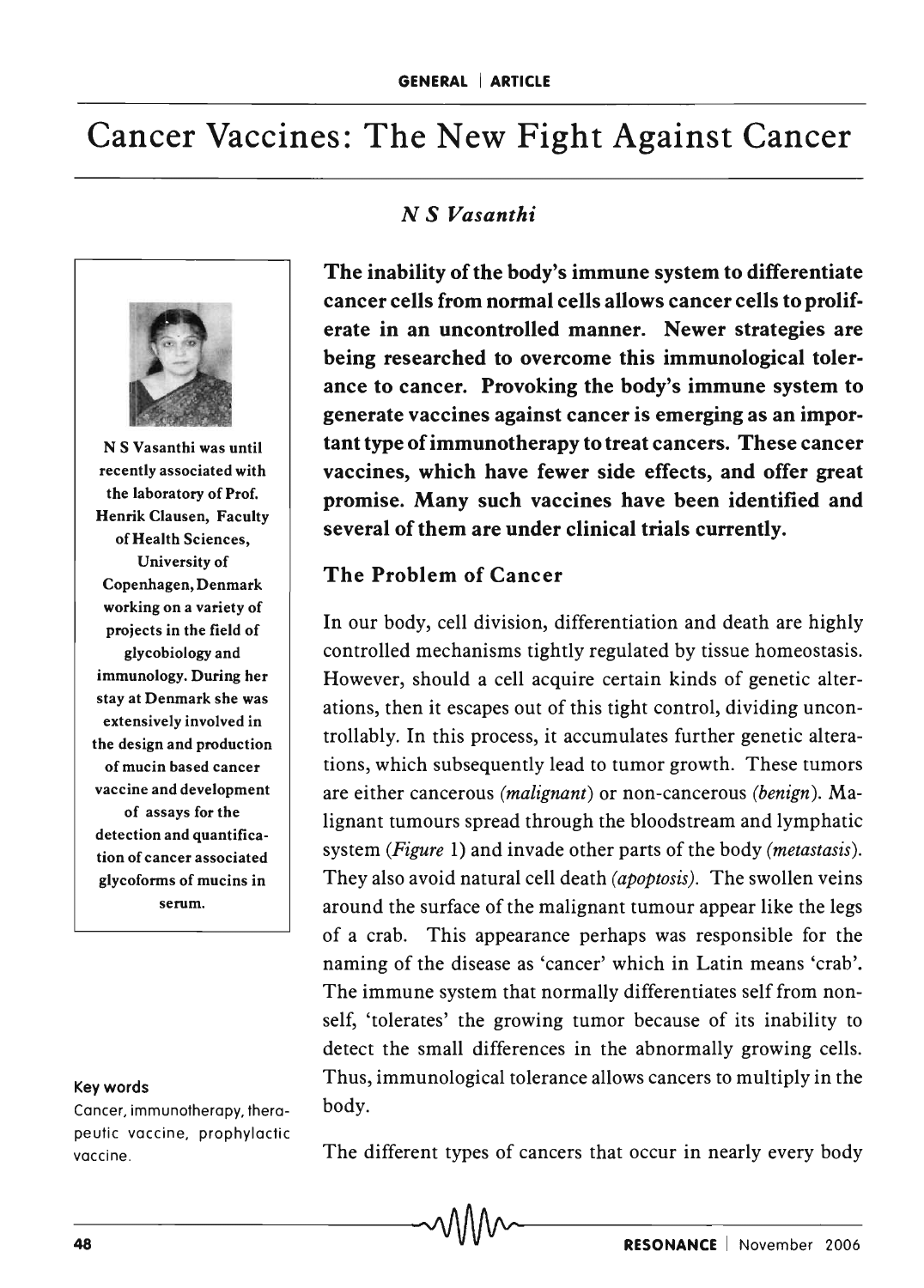

organ are grouped based on the types of tissue in which they originate. Carcinomas are cancers of the epithelial tissue (also called solid tumors), sarcomas are connective tissue associated cancers and leukemia and lymphoma are blood and lymph tissue associated tumors. Mixed types of cancers do not belong to any single category. Different kinds of cancers grow at different rates and respond very differently to treatments.

Figure 1. Metastasis of cancer by primary tumor cells penetrating blood vessels.

# Methods of Cancer Treatment

Surgery, radiation therapy and chemotherapy are the three accepted, standard treatments for cancer. Surgery removes tumors and reduces tumor burden. Radiation therapy destroys cancer cells with high-energy ionizing radiation and thus kills residual tumor cells in the surgical field. Chemotherapy modifies or destroys cancer cells with drugs and kills both residual and micro-metastatic diseases systemically. 'Immunotherapy' is emerging as a fourth and still investigational type of therapy which is relatively a new addition to the family of cancer treatments. Sometimes it is also referred as biological therapy, biotherapy, or biological response modifier therapy.

Immunotherapy involves treatment by agents from biological sources that provoke the immunological response of the human

Carcinomas are cancers of the epithelial tissue (also called solid tumors), sarcomas are connective tissue associated cancers and leukemia and lymphoma are blood and lymph tissue associated tumors.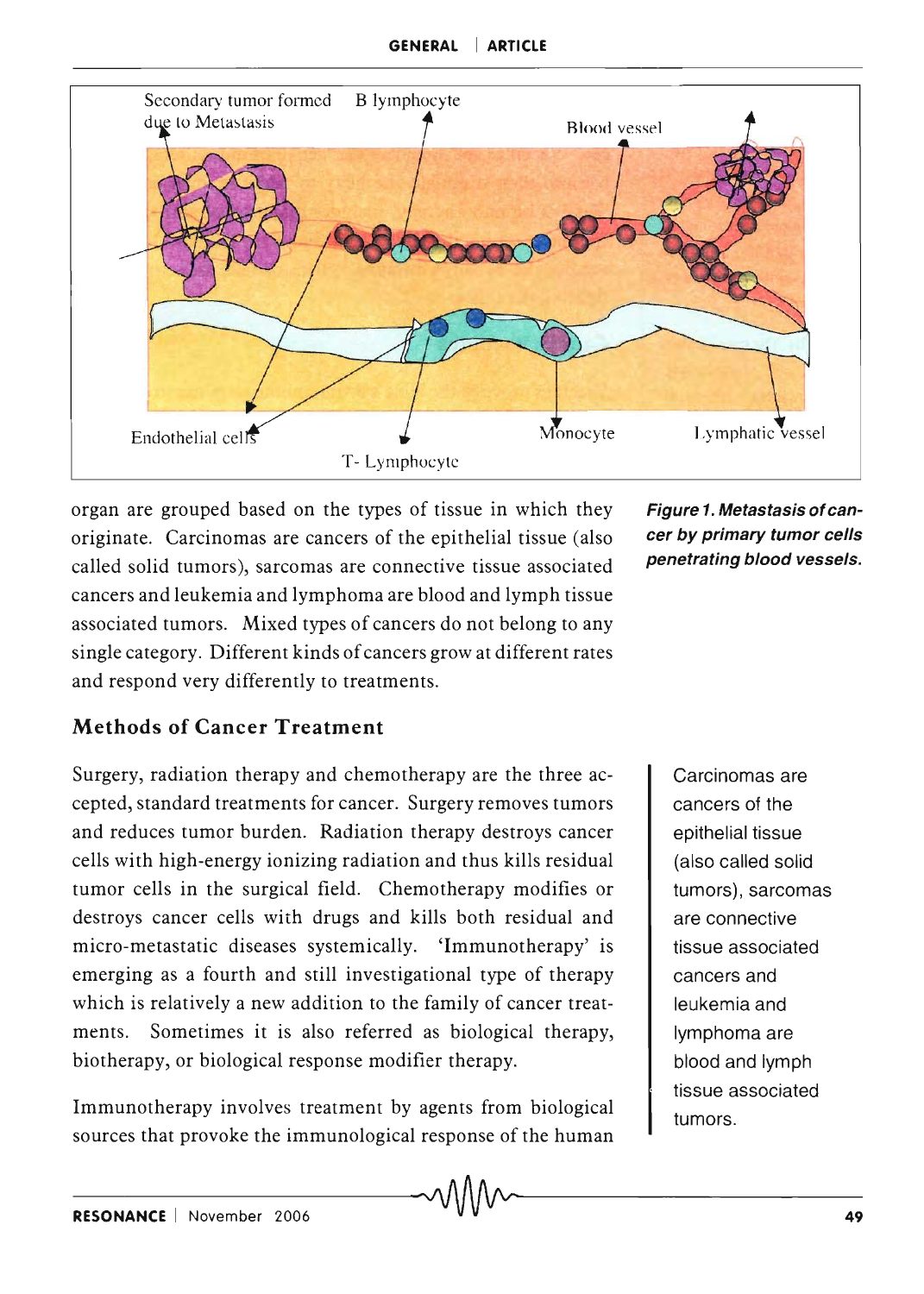#### Glossary

Homeostatis: Minor changes in individual cells and organs, which by summation perform complex, integrated functions to maintain the life of an organism.

T - cells: The type of white blood cell (lymphocyte) responsible for cell-mediated immunity

T -cell clones: Groups of cells that is descended from a genetically identical T-cell.

Adjuvants: An immunological agent that increases the antigenic response

Humoral side of the immune system: The body's immune system dominated by circulating Antibodies.

B-cells : The type of white blood cell (lymphocyte) that when stimulated by an antigen differentiates into plasma cells which synthesize the antibodies that circulate in the blood and react with the specific antigens.

body. The response is designed to repair, stimulate and/or enhance the immune system to directly or indirectly fight cancer. Vaccines are considered as 'active immunotherapy' agents because they stimulate the body to make its own antibodies. 'Passive immunotherapy' includes monoclonal antibodies that are made outside the body and given to the patient. It does not require the person's immune system to take an active role in fighting the cancer.

## **Cancer Vaccines**

Vaccines provoke the body's own immune response to overcome the tolerance to cancer cells and thus to recognise and destroy them. They fight against the uncontrolled growth and spread of cancer cells without harming the healthy ones. They exhibit minimal toxicity, induce appropriate tumor-specific immune responses against both primary and metastatic lesions and stimulate a memory response to protect against tumor recurrence.

When cells mutate and start growing uncontrollably, markers called 'antigens' appear on the surface of cancer cell. Even though cancer cells are different from normal cells, the antigenic variations are very small and hence are unrecognized by the body's immune system. Thus, the body becomes tolerant to cancer cells allowing them to form tumors by multiplication. Immunological tolerance to cancer is achieved either by nondeletional or deletional mechanism. In the nondeletional mechanism, the number of T-cell clones in a given immune range that recognize tumor antigens is small. Hence, rapidly growing tumors escape body's immune response. Insufficient activation of stimuli and/or vigorous suppression of the antigenreactive T-cell contribute to nondeletional method of tolerance. Deletional mechanism refers to the elimination of the antigenreactive cells themselves. This occurs during the normal process of achieving self-tolerance as many tumors contain antigens that are found on at least some normal cells.

Cancer vaccines are designed in such a way that they typically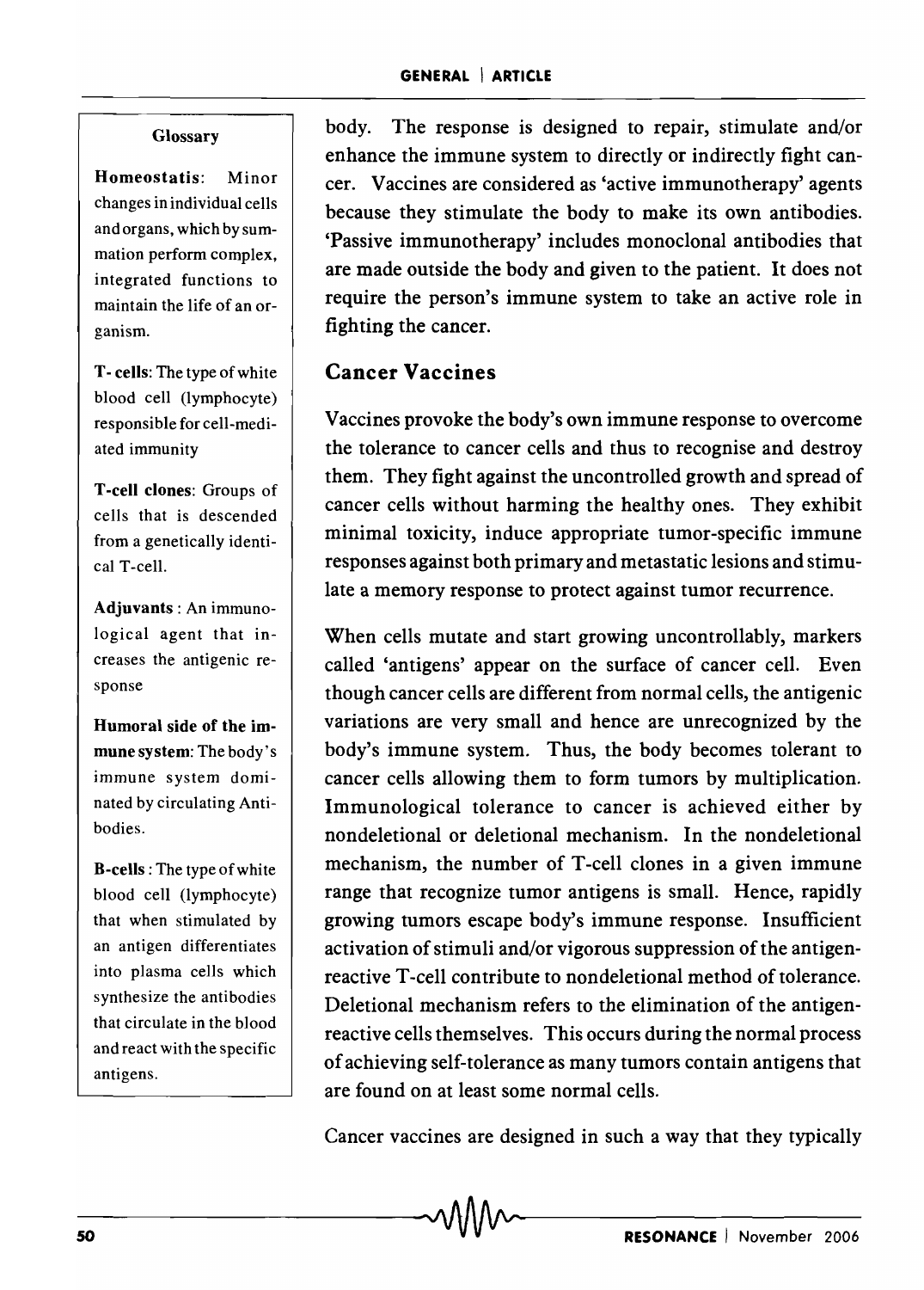consist of a source of cancer-associated material, the antigen, along with other components as immune stimulators to provoke the body's immune response. Whole cells, proteins, or other materials are removed from cancer patients and are chemically modified or genetically modified by adding new genes or killed by radiation or treated with DNA containing instructions for making a particular antigen. Since the immune response produced by tumor antigens are generally weak, adjuvants like cytokine, BCG (the vaccine that protects against tuberculosis) or other compounds, that are already known to boost the immune system, are mixed with the antigen. When such a vaccine is injected into the patient, the immune system is activated to recognize cancer specific vaccines as foreign invaders and attack cells with similar antigens, without harming normal cells. Thus, the vaccine overcomes the immunological tolerance and induces the body's immunity to destroy cancer cells. This is diagrammatically described in *Figure 2.* 

Cancer vaccines can either be 'general' displaying a protein that is commonly found in certain cancer or 'specific' and custom made from cancer cells of patients. The marker antigens of the cancer cells are identified, made in the laboratory and injected into patients to activate the immune response. The vaccine attracts immune cells such as dendritic cells and macrophages. These cells engulf the vaccine and present fragments of these antigens displayed on their own surfaces (antigen presenting cells) to other immune cells. Lymphocytes, including helper Tcells, killer T -cells and B-cells circulating in the blood stream all the time, are called into action. Since cancer cells also have the same antigen like the vaccine, killer T-cells activated by the vaccine, lock onto the cancer cells and shoot lethal holes in them causing cancer cells to burst and die. The surviving B- and Tcells develop into specialised 'memory cells' that remember to destroy the cancer cells when they arise the next time. In order to maintain the memory, booster injections of the vaccine are given periodically. In addition to the cellular side of the immune system described above, some cancer vaccines stimulate the

When a vaccine is injected into the patient, the immune system is activated to recognize cancer specific vaccines as foreign invaders and attack cells with similar antigens, without harming normal cells.

Since cancer cells also have the same antigen like the vaccine, killer T -cells activated by the vaccine, lock onto the cancer cells and shoot lethal holes in them causing cancer cells to burst and die.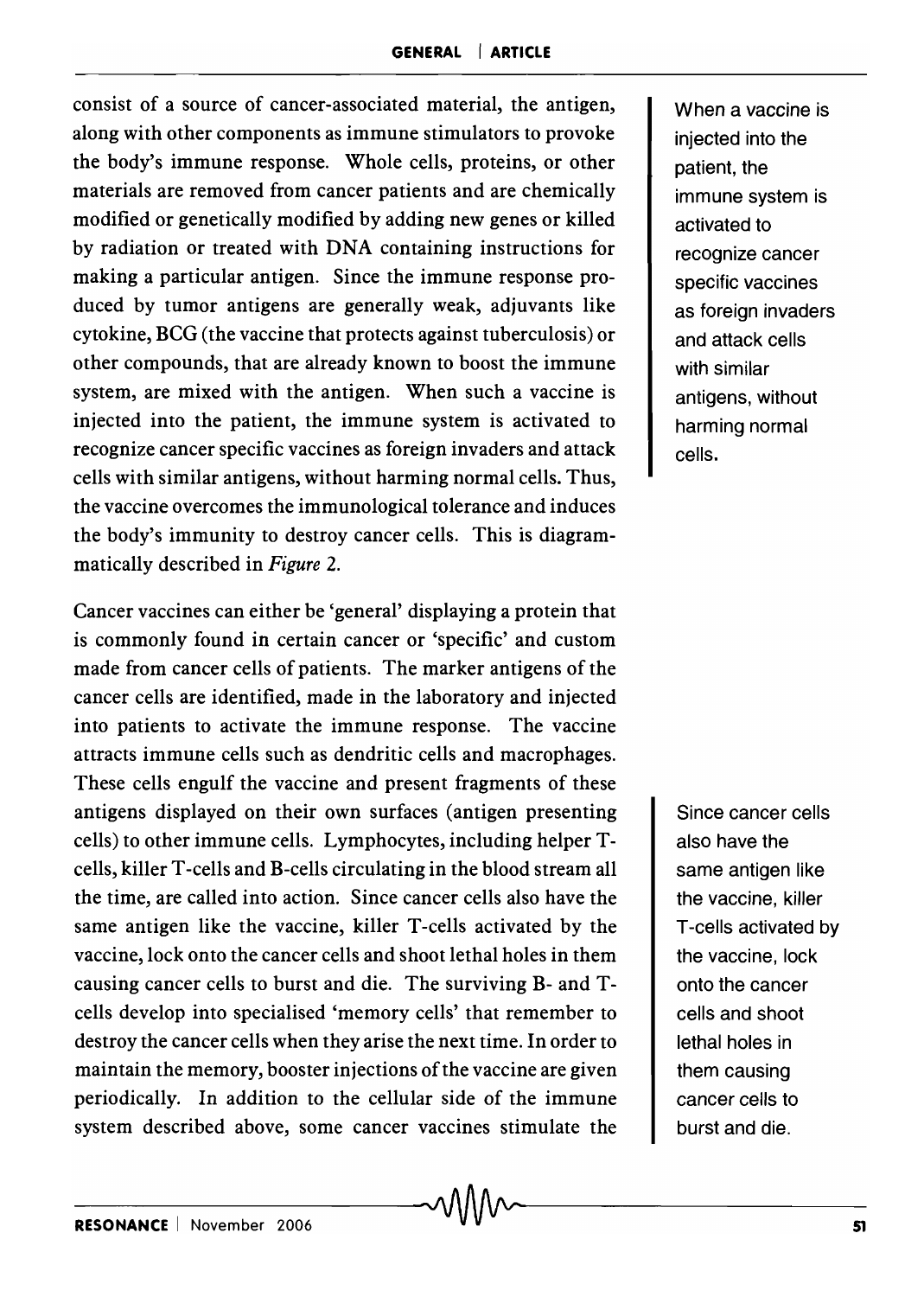**Figure 2. Eliciting immune response with vaccine for detection and elimination**  of cancer.



humoral side of the immune system wherein the antibodies are called into action. **In** this process, after vaccine injection, B-cells develop into 'plasma cells' and make antibodies which circulate in the blood, and remove the cancer antigens and stop metastasis. By the procedure above, vaccines are being developed either to treat existing cancer *(therapeutic vaccines)* or to prevent the development of cancer *(prophylactic vaccines).* Both the types of vaccines have the potential to reduce the burden of cancer. However, most of the cancer vaccines are envisioned to be administered after the onset or detection of disease and thus are therapeutic rather than prophylactic.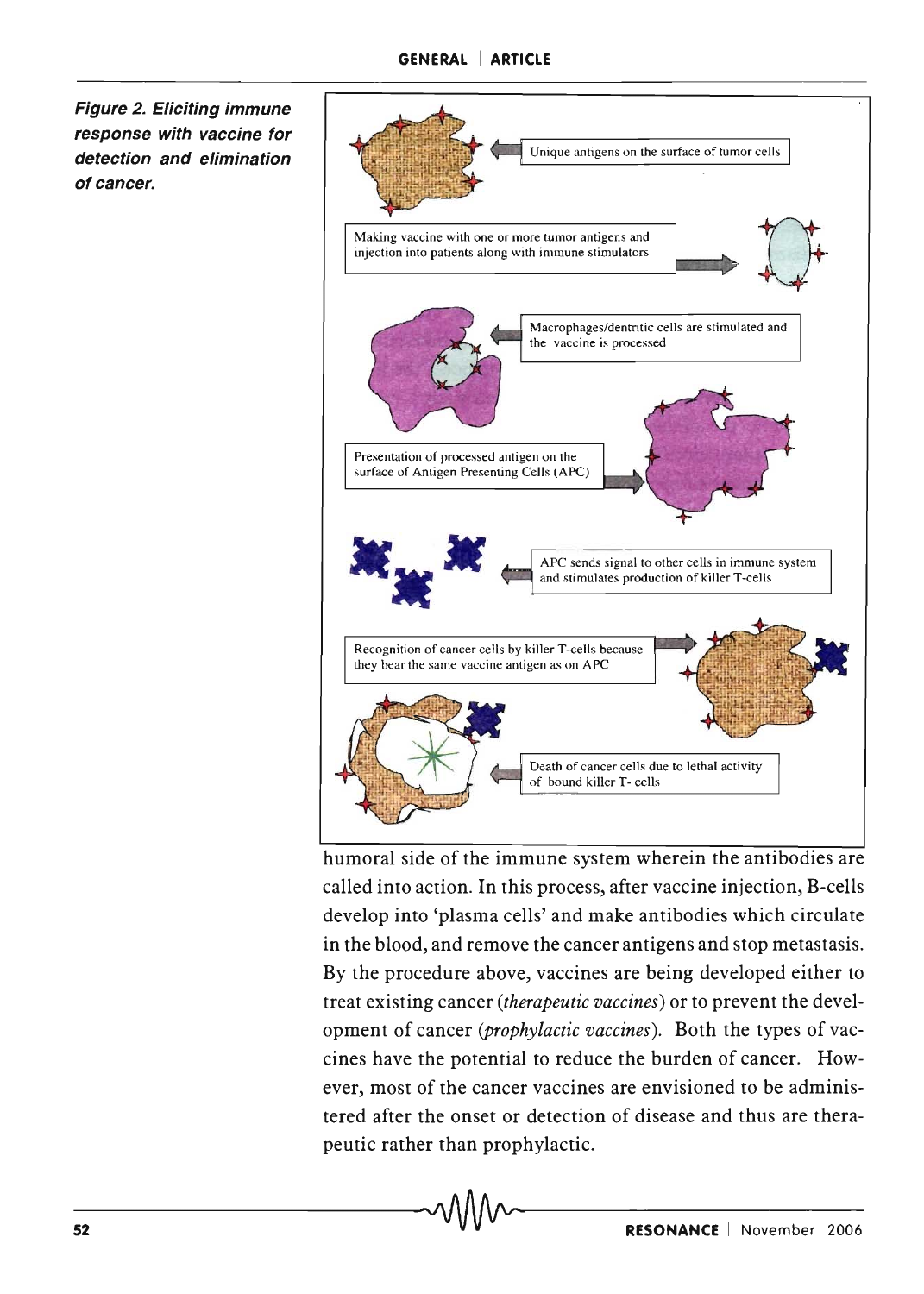

Cancer vaccines typically consist of a source of cancer-associated material such as cells, proteins or other materials from patient's own body, along with substances that increase the body's own immune response against the antigen. Antigen vaccines, antiidiotype vaccines, dendritic cell vaccines, DNA vaccines, tumor cell vaccines, gene modified vaccines, etc., are the different devises used for presenting cancer antigens to the body's immune system. The challenge has been to find better antigens and also to pack the antigen in such a way to enhance the patient's immune system to fight cancer cells. Dendritic cells are specialized cells of immune system that initiate immune response by processing antigen and presenting it to lymphocytes to stimulate the production of more lymphocytes. *Figure* 3 outlines the steps involved in the development of a dendritic cell vaccine from the white blood cells of a patient.

Figure 3. Development of dendritic cell based vaccine.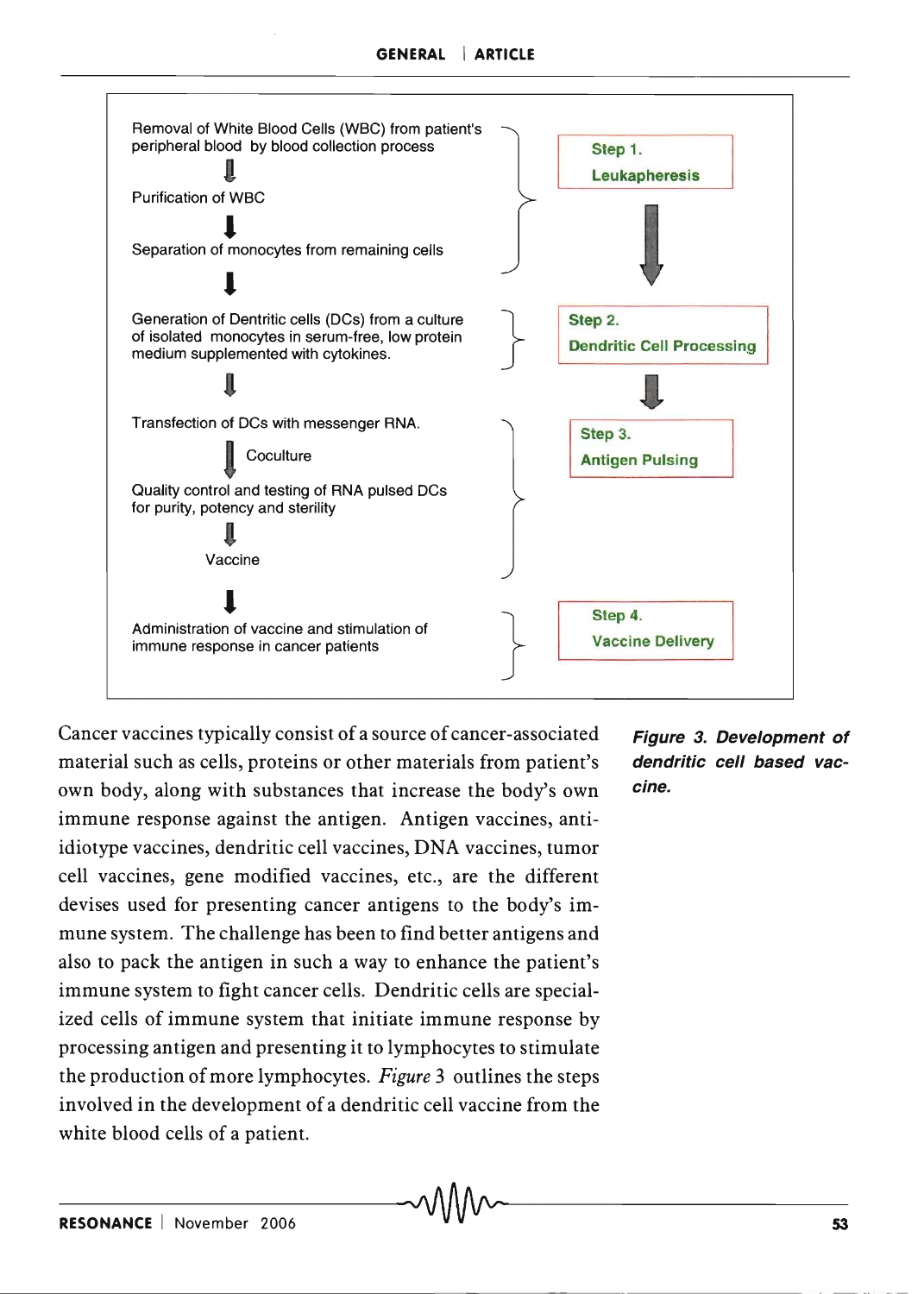# **Suggested Reading**

- [1] S E King, Therapeutic cancer vaccines, an emerging treatment option, *Clinical Journal of Oncology Nursing,* Vo1.8,No.3,pp.271-278, 2004.
- [2] **RJ** Bitton, Cancer vaccines: a critical review on clinical impact, *Curr Opinion* in *Moecular Therapeutics,* Vol.6, No.1,pp.17-26,2004.
- [3] RAHenderson, SMossman, N Nairn and M A Cheever, Cancer vaccines and immunotherapies: emerging perspectives, *Vaccine,* Vo1.23, pp.2359-2362, 2005.
- [4] E Puré, J P Allison and R D Schreiber, Breaking down the barriers cancer, *Nature Immunology,* Vol. 6, pp. 1207- 1210,2005.

# **The Future of Cancer Vaccines**

It was in 1893 when the New York surgeon, William Coley, first recognised the possibility of developing cancer vaccines. He reported the regression of several human sarcomas following immune stimulation with a bacterial toxin. Since then, cancer vaccines have been researched and much has happened in the subsequent years. Animal based laboratory studies have shown promising results in which vaccines have successfully stimulated the immune system. Most of the research into vaccines have looked at cancer of prostate gland, breast, pancreas, colon and rectum, lung, skin (mainly malignant melanoma), kidney, ovary, bladder, cervix and to treat lymphoma and leukaemia. However till now, the Food and Drug Administration (FDA), USA has not approved any therapeutic vaccine for use as a standard treatment. This means that cancer vaccines are only available to those who enrol for clinical trials. Some of the cancer vaccines which are currently located in different phases of clinical tests are listed in *Table 1.* 

A few prophylactic vaccines currently under investigation have the potential to reduce the risk of cancer. Non infectious components of cancer causing organisms serve as antigens for these vaccines. The most successful testing of a prophylactic cancer vaccine is hepatitis B vaccine which protects against liver cancer. The FDA has licensed the use of this vaccine against hepatitis B virus. Another example of a prophylactic vaccine is that against the human papilloma virus type 16 (HPV 16). HPV is a common infection in the general population, but some serotypes (HPV 16 and 18) are associated with cervical and other cancers. Therefore, a prophylactic vaccine against HPV 16 would attempt to protect against the infection that can lead to cancer.

Cancer vaccines offer therapeutic advantages over existing therapies by being associated with very few side effects thus enabling the patients to maintain a higher quality of life during the course of treatment. Since these vaccines exploit molecules that exist in the body they overcome problems associated with reaction to foreign entities.